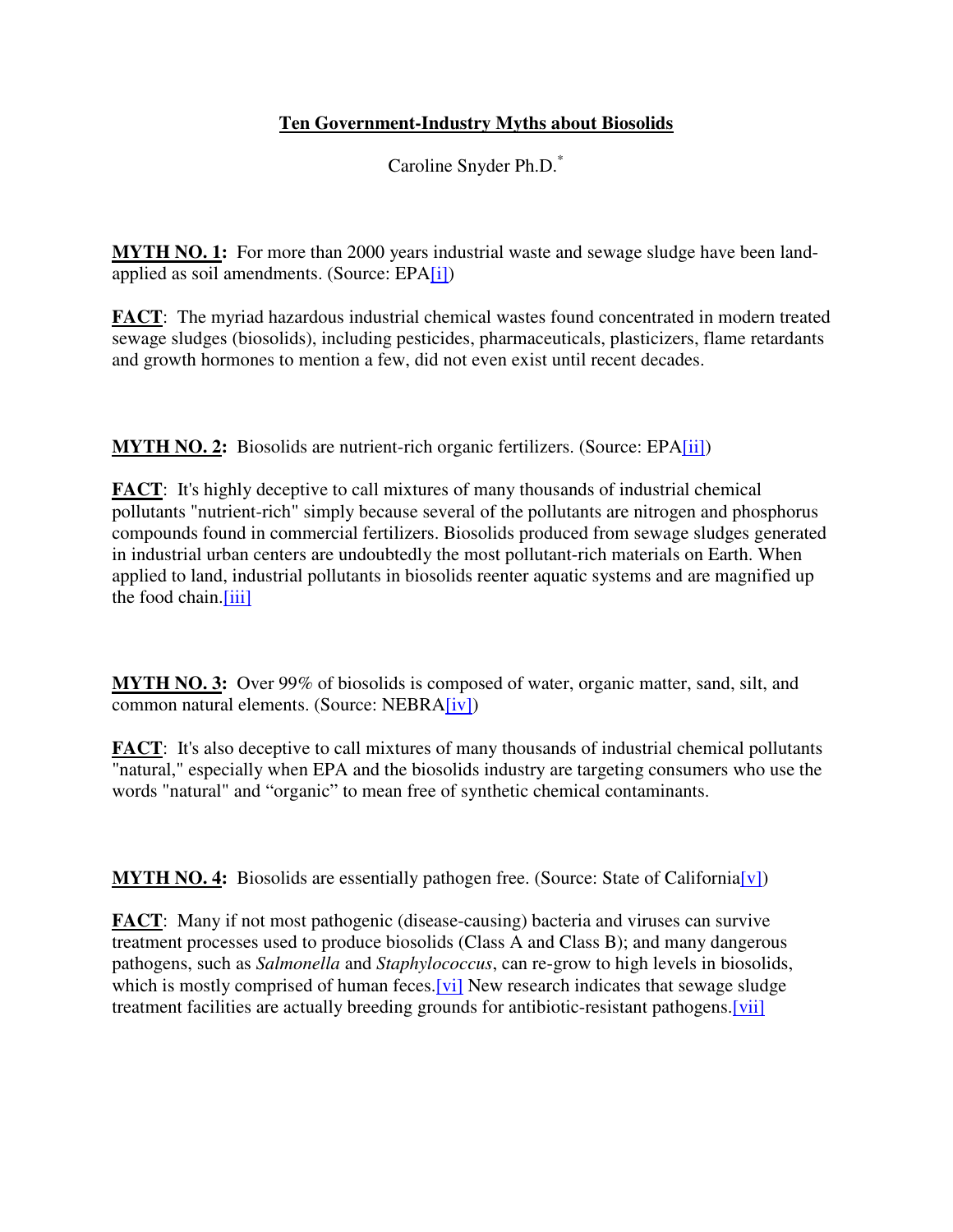**MYTH NO. 5:** Infectious prions will not survive wastewater treatment and therefore are not present in land-applied biosolids. (Source: U. Arizona<sup>[viii]</sup>)

**FACT**: The latest research shows that prions survive wasterwater treatment processes.[ix]

**MYTH NO. 6:** Biosolids are not sources of pathogens or toxicants. Sludge syndrome is a somatic disease triggered by biosolids odors and by fears raised in the community and through the media. (Source: Mid-Atlantic Biosolids Association[x])

**FACT**: Odors from biosolids are a warning that the material is emitting disease-causing pathogens and biological toxins, *e.g*., endotoxins. Peer-reviewed scientific studies have demonstrated that resulting health effects are not imagined but real. [xi]

**MYTH NO. 7:** Allegations of health problems linked to biosolids exposure are urban myths. (Source: NEBRA[xii])

**FACT**: Many hundreds of sludge-exposed rural neighbors have reported chronic respiratory, skin and gastrointestinal conditions consistent with exposures to the types of chemical and biological contaminants found in biosolids. The relationship between land application of biosolids and such adverse health effects has been documented in valid scientific studies, including the peer-reviewed scientific literature.[xiii]

**MYTH NO. 8**: Treatment breaks down most organic chemical pollutants. (Source: NEBRA[xiv])

**FACT**: EPA's 2009 Targeted National Sewage Sludge Survey of 74 sewage treatment plants in 38 states, which sampled 145 industrial chemical pollutants, found them in every sample.[xv] Their concentration ranges often topped ppm-levels and higher, exceeding concentrations considered safe in drinking water by orders of magnitude. Moreover, the breakdown products from organic chemical pollutants are often more harmful than the parent compounds.[xvi]

**MYTH NO. 9:** Biosolids contaminants are tightly bound to soil and do not become bioavailable. According to Rufus Chaney, "You can put enough heavy metals in the soil to kill the crop but that crop is still safe for human consumption." (Source:  $\text{USDA}[\overline{\text{xvii}}]$ )

**FACT**: EPA and the USDA buried studies demonstrating heavy metals in biosolids exceeding current levels permitted by EPA caused liver and kidney damage in farm animals grazing on fields treated with biosolids.[xviii] After EPA promulgated the current sludge rule in 1992, it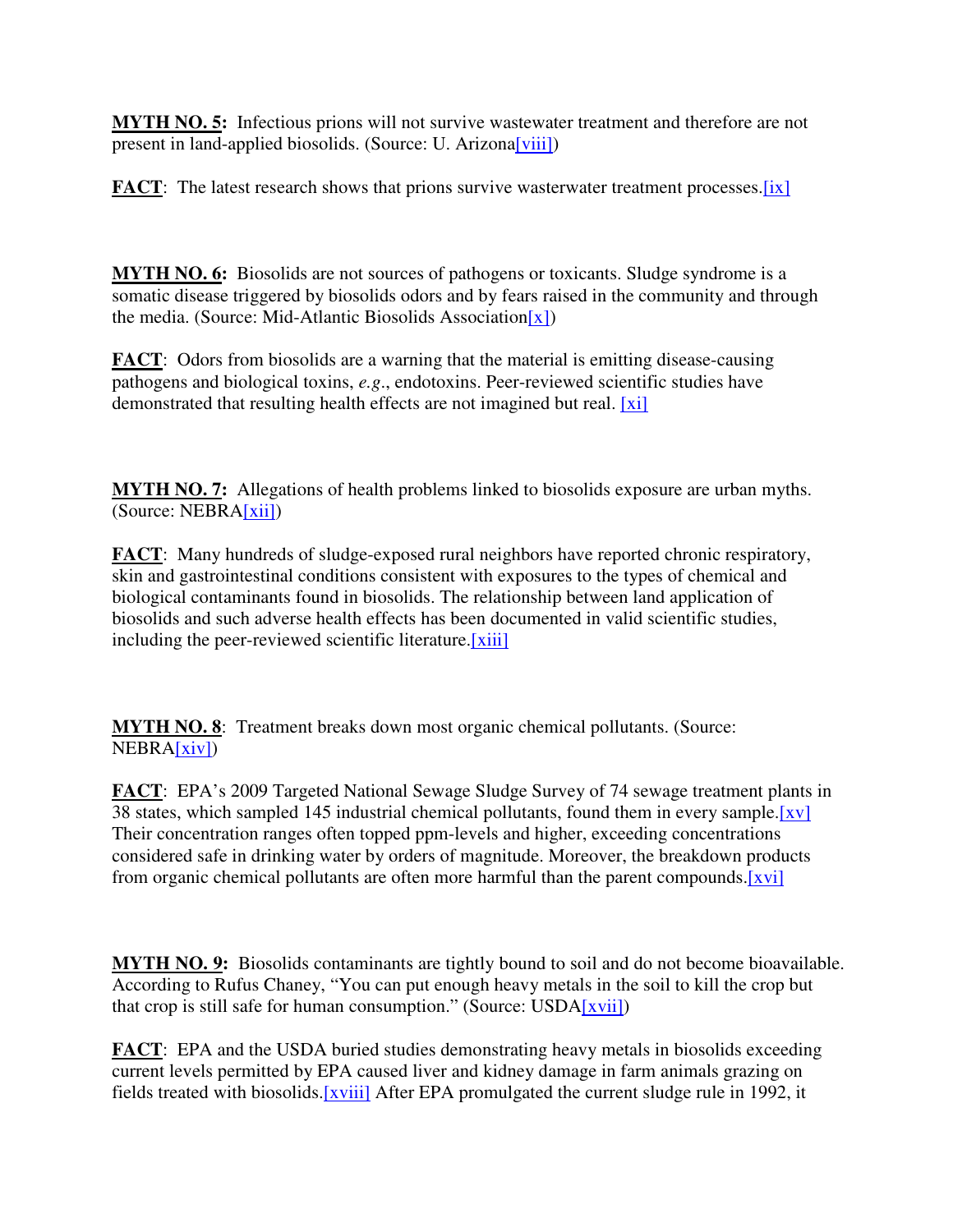worked with the Water Environment Federation to establish the "National Biosolids Public Acceptance Campaign." EPA's Office of Inspector General investigated EPA's efforts to silence Dr. David Lewis, one of its top scientists who documented adverse health effects, and concluded that EPA could not assure the public that land application of biosolids is safe.[xix]

**MYTH NO. 10:** US sludge regulations that govern the land application of biosolids (40 CFR Part 503) are completely protective, based on science and valid risk assessment models. (Source:  $NEBRA[xx]$ 

**FACT**: A 1999 Cornell Waste Management Institute paper concluded that the 503s do not protect human health, agriculture, or the environment. [xxi] The 503s regulate only nine metals plus inorganic nutrients (N, P). Even though industry can legally discharge any amount of hazardous waste into sewage treatment plants, the rules are based on chemical-by-chemical risk assessment which ignores the effects of mixtures and interactions. The 2002 NRC biosolids panel recognized this and concluded that "*is not possible to conduct a risk assessment for biosolids at this time (or perhaps ever) that will lead to risk-management strategies that will provide adequate health protection without some form of ongoing monitoring and surveillance . . . the degree of uncertainty requires some form of active health and environmental tracking*.[xxii]

[ii] EPA Fact Sheet. http://water.epa.gov/polwaste/wastewater/treatment/biosolids/

[iii] Hale, R.C., M.J. LaGuardia, E.P. Harvey, M.O. Gaylor, T.M. Mainor, and W.H. Duff. Persistent pollutants in land applied sludges. *Nature* 412:140-141.

[iv] NEBRA, Response to Toxic Action Center's Toxic Sludge in Our Communities. March 3, 2003.

[v] CalRecycle. http://www.calrecycle.ca.gov/organics/biosolids/

[vi] Gattie, DK and DL Lewis. 2004. A high-level disinfection standard for land-applied sewage sludge (biosolids). *Environ. Health Perspect*. 112:126-31.

[vii] Gibbs, RA et al. 1997. Re-growth of faecal coliforms and salmonellae in stored biosolids and soil amended with biosolids. *Water Science and Technology* 35 (11-12).

<sup>[</sup>i] R.K. Bastian. Interpreting Science in the Real World for Sustainable Land Application 2005; JEQ 34,1:174.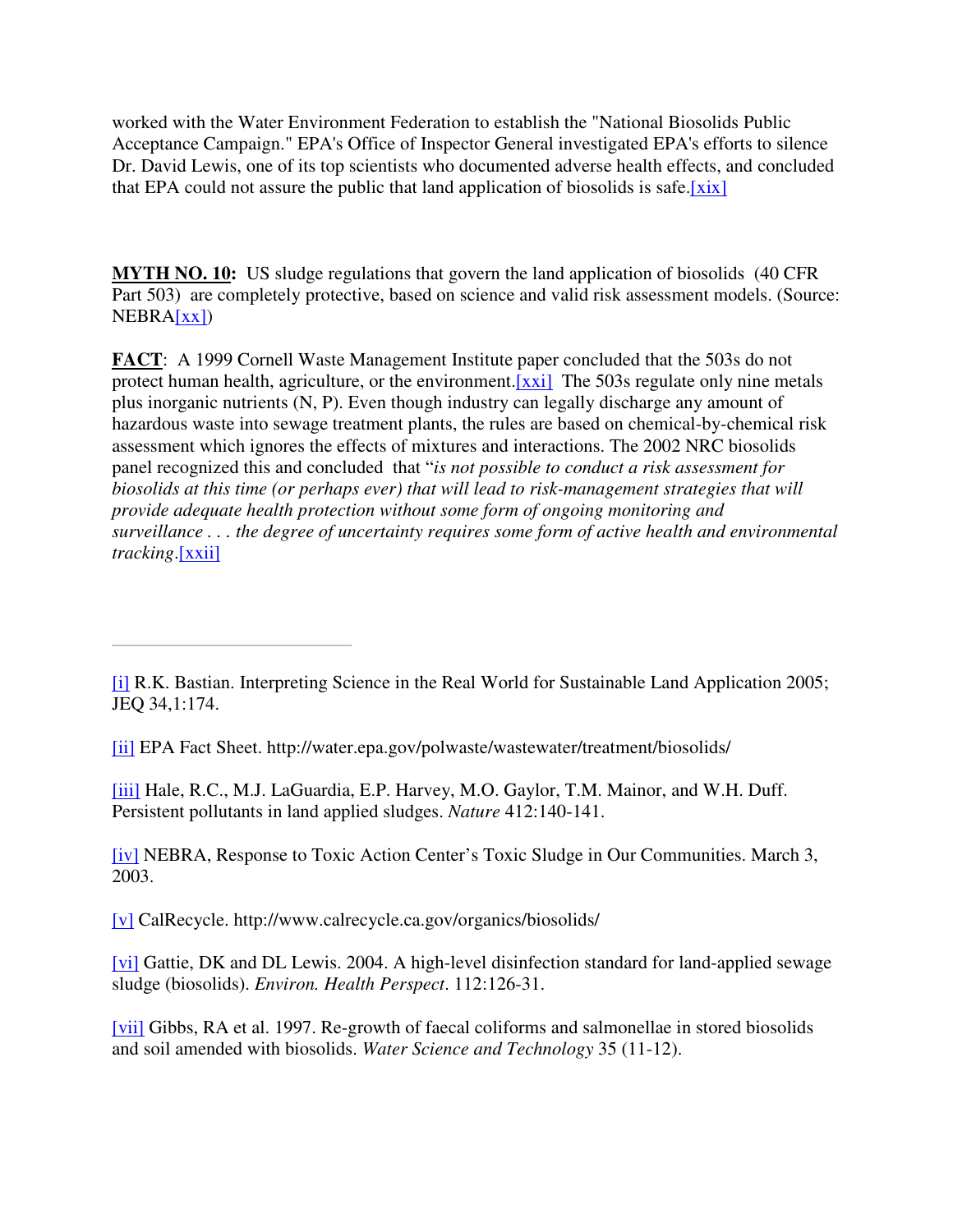[viii] Miles S.L; Takizawa, C.P. Gerba, and I.L. Pepper. 2011. Survival of Infectious Prions in Class B Biosolids. *J.Env..Sci. & Hlth*. 46: 364-370.

[ix] Kaplan N. Prions' Great Escape. http://www.nature.com/news/2008/080701/full/news.2008.926.html

[x] Toffey, W.E. Biosolids Odorant Emissions as a Cause of Somatic Disease. Presentation to the 2007 North East Bisolids & Residuals Conference & Exhibit. Philadelphia Water Department. December 4, 2007.

[xi] Shusterman, D. 1992. Critical review; the health significance of environmental odor pollution. *Arch.Environ.Health* 47:76-87.

[xii] NEBRA March 3, 2003 op.cit p. 10.

[xiii] Lewis, D. L. et al. 2002. Interactions of pathogens and irritant chemicals in land-applied sewage sludges (biosolids) BMC 2:11. http://www.biomedcentral.com/1471-2458/2/11; Lewis, DL, Gattie DK. 2002. Pathogen risks from applying sewage sludge to land *Environ. Sci. Technol*. 36:286A-293A; Ghosh, J. 2005. Bioaerosols Generated From Biosolids Applied Farm Fields In Wood County, Ohio. Master of Science Thesis, Graduate College of Bowling Green State University. Abstract by Robert K Vincent, Advisor.

www.ohiolink.edu/etd/sendpdf.cgi/Ghosh%20Jaydeep.pdf?bgsu1131322484; Khuder, S. *et al*. *Arch. Environ. Occup. Health* 2007; 62, 5–11.

[xiv] NEBRA. March 3, op.cit. p. 22.

[XV] USEPA. Biosolids: Targeted National Sewage Sludge Survey Report - Overview, January 2009, EPA 822-R-08-014. http://water.epa.gov/scitech/wastetech/biosolids/tnsss-overview.cfm; See also Jennifer G. Sepulvado, Andrea C. Blaine, Lakhwinder S. Hundal, and Christopher P. Higgins. Occurrence and Fate of Perfluorochemicals in Soil Following the Land Application of Municipal Biosolids. *Environ. Sci. Technol*., Publication Date (Web): March 29, 2011 (Article) DOI: 10.1021/es103903d

[xvi] DL Lewis, W Garrison, KE Wommack, A Whittemore, P Steudler, J Melillo. Influence of environmental changes on degradation of chiral pollutants in soils. *Nature* 1999; 401:898-901; Paris DF, Lewis DL. Chemical and microbial degradation of ten selected pesticides in aquatic systems. *Residue reviews* 1973; 45:95-124.

[xvii] MD Abernethy, "To sludge or not to sludge?: At summit, scientists discuss risks," Interview with R Chaney, USDA. Green Consumer Headlines, Times-News, May 2, 2010. http://www.managemylife.com/mmh/articles/curated/278108

[xviii] US EPA Report: EPA-600/S1-81-026, 232 p. (Apr. 1981). "Sewage Sludge – Viral and Pathogenic Agents in Soil-Plant-Animal Systems." G.T. Edds and J.M. Davidson, Institute of Food and Agricultural Systems, University of Florida. An EPA Project Summary is available at http://nepis.epa.gov/ by searching 600S181026 or key words in the title of the report.